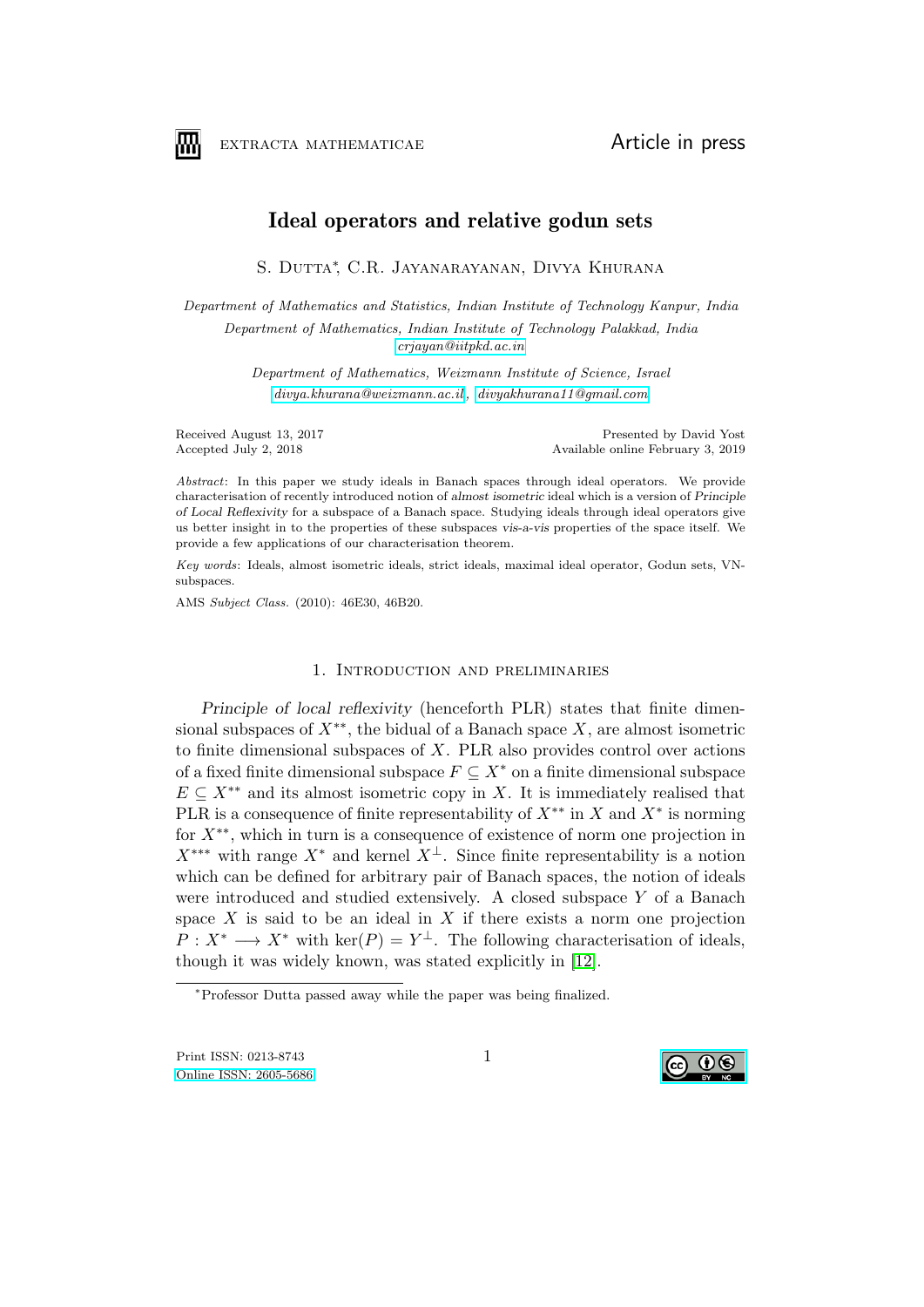THEOREM 1.1. Let Y be a subspace of a Banach space X. Then Y is an ideal in X if and only if there exists a Hahn–Banach extension operator  $\phi: Y^* \longrightarrow X^*$  such that for every  $\epsilon > 0$  and every finite dimensional subspaces  $E \subset X$  and  $F \subset Y^*$  there exists  $T : E \longrightarrow Y$  such that

- (a)  $Te = e$  for all  $e \in Y \cap E$ ,
- (b)  $||Te|| \leq (1+\epsilon)||e||$  for all  $e \in E$ ,
- (c)  $\phi f^*(e) = f^*(Te)$  for all  $e \in E, f^* \in F$ .

Clearly the notion of ideal imitates PLR. However it lacks two important aspects of X in  $X^{**}$  situation; namely, we do not get almost isometry from the finite dimensional subspace  $E \subseteq X$  to Y and  $\text{Range}(P)$  is not norming for  $X$ , where by norming we mean 1-norming. So following two possible strengthening of notion of ideals were considered.

DEFINITION 1.2. [\[9\]](#page-15-0) A subspace Y of a Banach space X is said to be a strict ideal in X if Y is an ideal in X and  $Range(P)$  is norming for X where  $P: X^* \longrightarrow X^*$  is a norm one projection with  $\ker(P) = Y^{\perp}$ .

DEFINITION 1.3. [\[2\]](#page-15-1) A subspace Y of a Banach space X is said to be an almost isometric ideal (henceforth *ai*-ideal) in X if for every  $\epsilon > 0$  and every finite-dimensional subspace  $E \subset X$  there exists  $T : E \longrightarrow Y$  which satisfies condition (a) in Theorem [1.1](#page-0-0) and  $(1 - \epsilon)||e|| \leq ||Te|| \leq (1 + \epsilon)||e||$  for all  $e \in E$ .

On the other hand there is a notion of u-ideal, which is a generalisation of M-ideal and is also a strengthening of PLR.

DEFINITION 1.4. [\[9\]](#page-15-0) A subspace Y of a Banach space X is said to be a u-ideal in X if there exists a norm one projection  $P: X^* \to X^*$  with  $\ker(P) = Y^{\perp}$  and  $||I_{X^*} - 2P|| = 1$ , where  $I_{X^*}$  denotes the identity operator on  $X^*$ .

It is straightforward to see that strict ideals are  $ai$ -ideals and  $ai$ -ideals are of course ideals. The inclusions are strict as shown by examples in [\[2\]](#page-15-1).

If we view above notion of ideals and its subsequent strengthening as generalisations of X in  $X^{**}$  situation, many isometric properties of X are carried to Y and much of the studies in this area are devoted to that.

However PLR can be viewed simply as: identity operator on  $X^{**}$  is an extension of identity operator on  $X$  and  $X^*$  is norming for  $X$ . On the same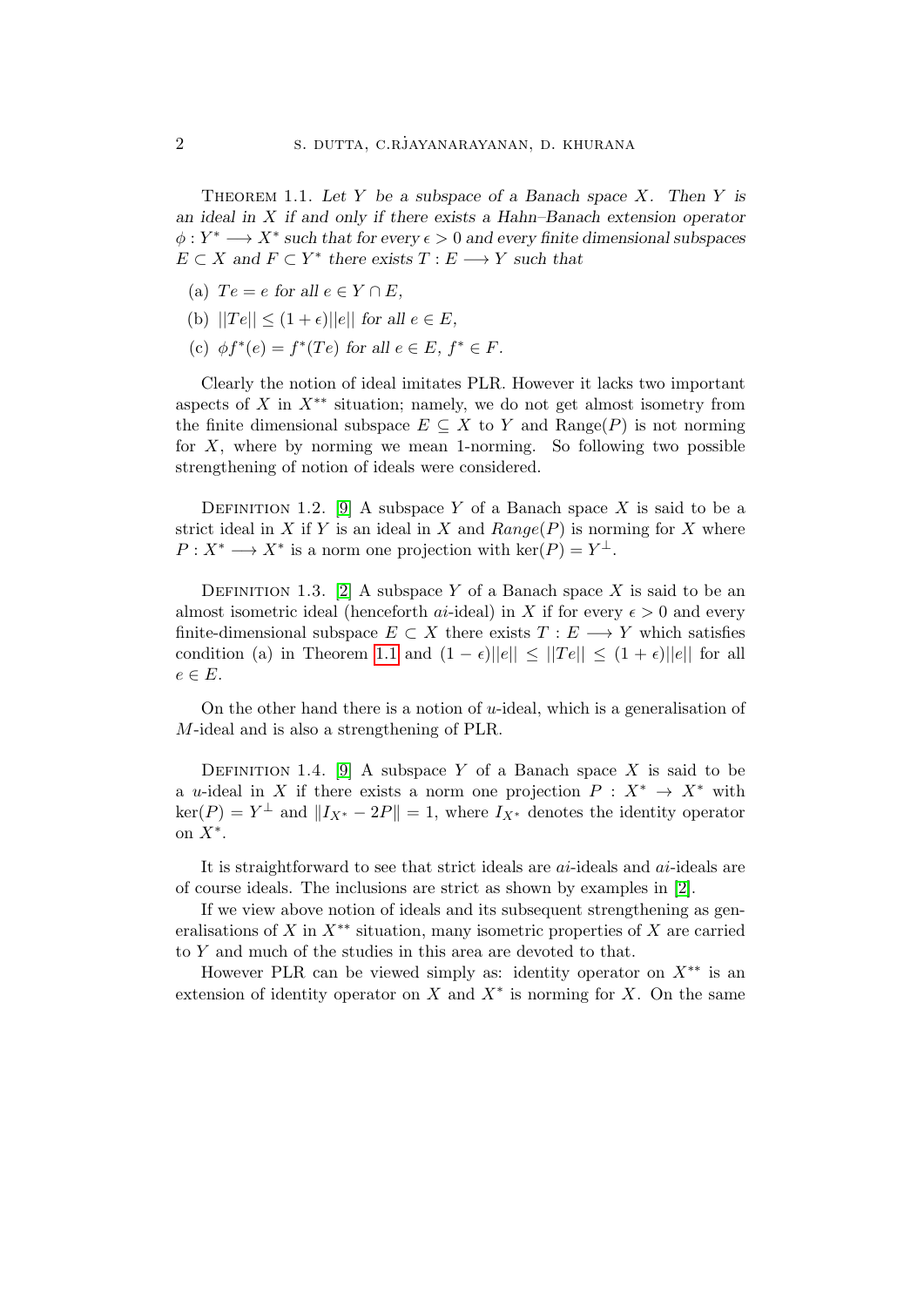vein, the property of  $Y$  being an ideal in  $X$  may be viewed as there exists  $T: X \to Y^{**}$  such that  $||T|| \leq 1$  and  $T|_Y = I_Y$ . To see this consider the following.

Suppose  $Y \subseteq X$  and  $T : X \to Y^{**}$  is such that  $T|_Y = I_Y$  and  $||T|| \leq 1$ . We will refer T as an ideal operator. Given T we define  $P: X^* \to X^*$ as  $P(x^*) = T^*|_{Y^*}(x^*|_Y)$  and  $\phi: Y^* \to X^*$  by  $\phi(y^*) = T^*|_{Y^*}(y^*)$ . Then P is a norm one projection on  $X^*$  with  $\ker(P) = Y^{\perp}$  and  $\phi$  is a Hahn-Banach extension operator. In the sequel, we will refer these P and  $\phi$  as ideal projection and Hahn–Banach extension operator corresponding to T. We also note that this definition is reversible, in the sense that given an ideal projection P, we may define T as above. Same is true for  $\phi$ .

With this view point, in Section 2 of this paper we provide characterisations of ideal, strict ideal and *ai*-ideal in terms of the properties of ideal operator  $T$ . In the case of ideal and strict ideal (see Proposition [2.1\)](#page-4-0) the results are essentially known.

Proposition [2.1](#page-4-0) has some immediate corollaries. It is straightforward to see that if Y is 1-complemented in X then Y is an ideal in X (if  $P: X \to X$  is a projection with  $||P|| = 1$  then  $P^*$  is an ideal projection). For a space Y which is 1-complemented in its bidual  $Y^{**}$  we show Y is an ideal in any superspace X if and only if Y is 1-complemented in X. In particular  $L_1(\mu)$  or any reflexive space is an ideal in a superspace if and only if it is 1-complemented. It also follows that any ideal in  $L_1(\mu)$  is 1-complemented.

Coming to *ai*-ideals we show that reflexive spaces with a smooth norm cannot have any proper ai-ideal. Situation becomes more interesting for the space  $C[0, 1]$ , the space of all real-valued continuous functions on  $[0, 1]$  equipped with the supremum norm. It is known that  $C[0, 1]$  is universal for the class of separable Banach spaces. We show that any  $ai$ -ideal of  $C[0, 1]$  inherits the universality property from C[0, 1]. Also, any separable ai-ideal in  $L_1(\mu)$ ,  $\mu$ non-atomic, is isometric to  $L_1[0,1]$ .

Section 3 of this paper is mainly devoted to the study of properties of ideal operator  $T$ . There is a need to exercise some caution while dealing with this operator. It may well be the case that for some ideal operator,  $Y$  has 'nice' property in  $X$  but there are other ideal operators for which such properties fail. For example, let Y be a u-ideal in  $Y^{**}$ . Then Y is always a strict ideal in  $Y^{**}$  under canonical projection  $\pi$  determined by  $Y^{***} = Y^* \oplus Y^{\perp}$ . But canonical projection may not satisfy u-ideal condition, namely,  $||I - 2\pi|| = 1$ . So we introduce the notion of a maximal ideal operator (vis-a-vis, maximal ideal projection) and discuss properties of maximal ideal operator. However,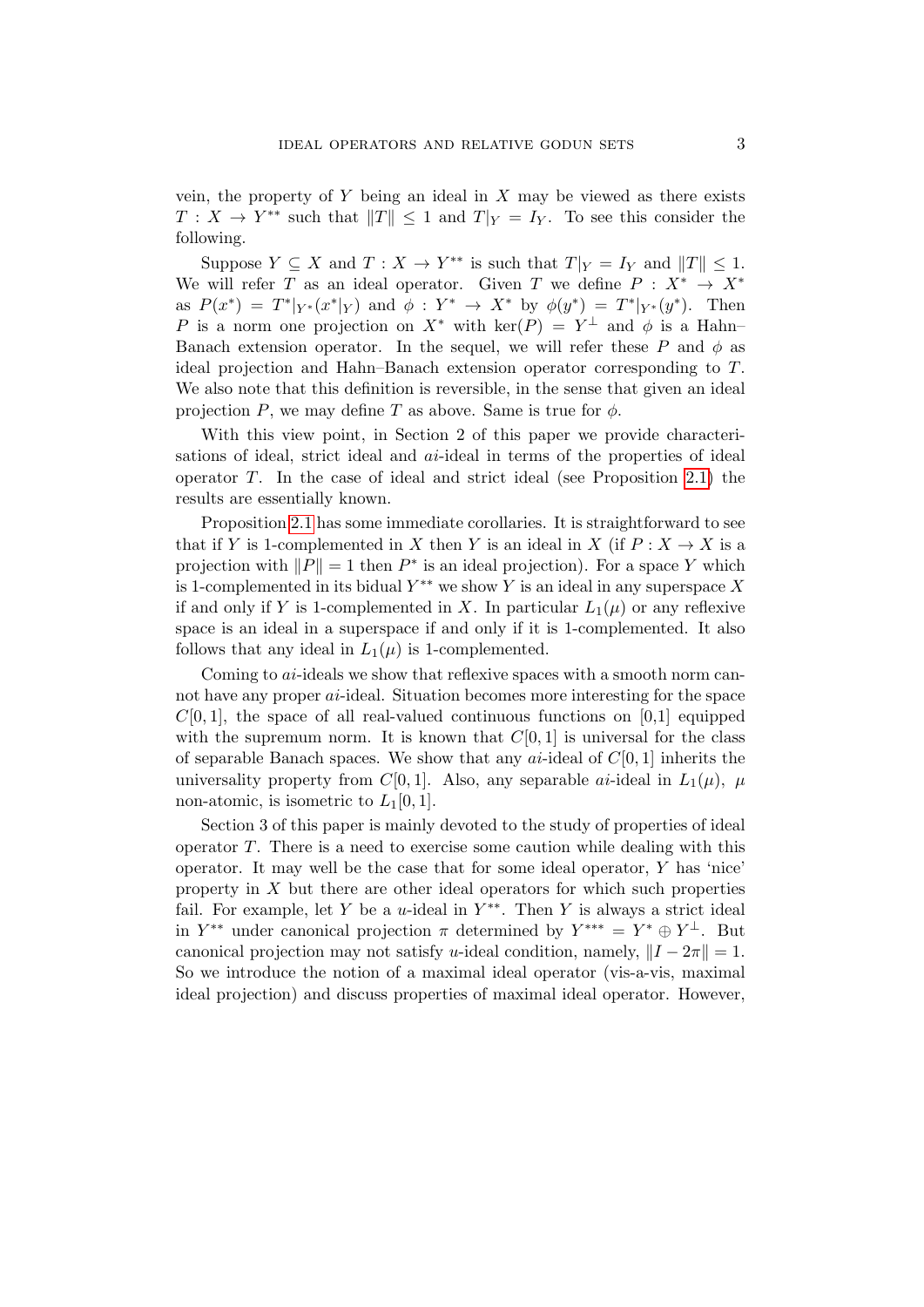there are situations where there is only one possible ideal operator. Here we introduce relative Godun set  $G(Y, X)$  of X with respect to Y. We recall that  $Y \subseteq X$  is said to have unique ideal property (henceforth UIP) in X if there is only one possible norm one projection P on  $X^*$  with  $\ker(P) = Y^{\perp}$ . Similarly  $Y \subseteq X$  is said to have unique extension property (henceforth UEP) in X if there is only one possible  $T : X \to Y^{**}$  such that  $||T|| \leq 1$  and  $T|_Y = I_Y$ . From the above relation of  $P$  and  $T$  it is clear that  $Y$  has UIP in  $X$  if and only if it has UEP in X (and in this case  $\phi$  is also unique).

If Y has UEP in  $Y^{**}$  then we just say Y has UEP.

UEP also provides a sufficient condition for an  $ai$ -ideal in a dual space to be a local dual for predual. See [\[6\]](#page-15-2) and references there in for recent results on local duals. In particular a pertinent question in this area is if a separable Banach space with non separable dual always has a separable local dual.

We now provide some brief preliminaries needed throughout this paper.

To show that finite representability of X in a subspace Y with condition  $(a)$ of Theorem [1.1](#page-0-0) is enough to characterise ideals through a global property we use following two lemmas from [\[12\]](#page-16-0).

<span id="page-3-0"></span>LEMMA 1.5. Let E be a finite dimensional Banach space and  $T: E \longrightarrow$  $Y^{**}$  be a linear map for any Banach space Y. Then there exists a net  $(T_{\alpha})$ ,  $T_{\alpha}: E \longrightarrow Y$  such that

- (a)  $||T_{\alpha}|| \longrightarrow ||T||,$
- (b)  $T_{\alpha}e \longrightarrow Te$  for all  $e \in T^{-1}(Y)$ ,
- <span id="page-3-1"></span>(c)  $T^*_{\alpha}y^* \longrightarrow T^*y^*$  for all  $y^* \in Y^*$ .

Next result from [\[12\]](#page-16-0) shows that if we are given with T and  $(T_{\alpha})$  satisfying the conditions of Lemma [1.5,](#page-3-0) then we can modify  $(T_{\alpha})$  so that it satisfies the conditions of the following lemma.

LEMMA 1.6. Let E be a finite dimensional Banach space and  $T: E \longrightarrow$  $Y^{**}$  be a linear map for any Banach space Y. Let  $F \subseteq Y^*$  be a finite dimensional Banach space, then there exists a net  $(T_{\alpha})$ ,  $T_{\alpha}: E \longrightarrow Y$  such that

- (a)  $||T_{\alpha}|| \longrightarrow ||T||,$
- (b)  $T_{\alpha}e = Te$  for all  $e \in T^{-1}(Y)$ ,
- (c)  $T^*_{\alpha}y^* = T^*y^*$  for all  $y^* \in F$ ,
- (d)  $T^*_{\alpha}y^* \longrightarrow T^*y^*$  for all  $y^* \in Y^*$ .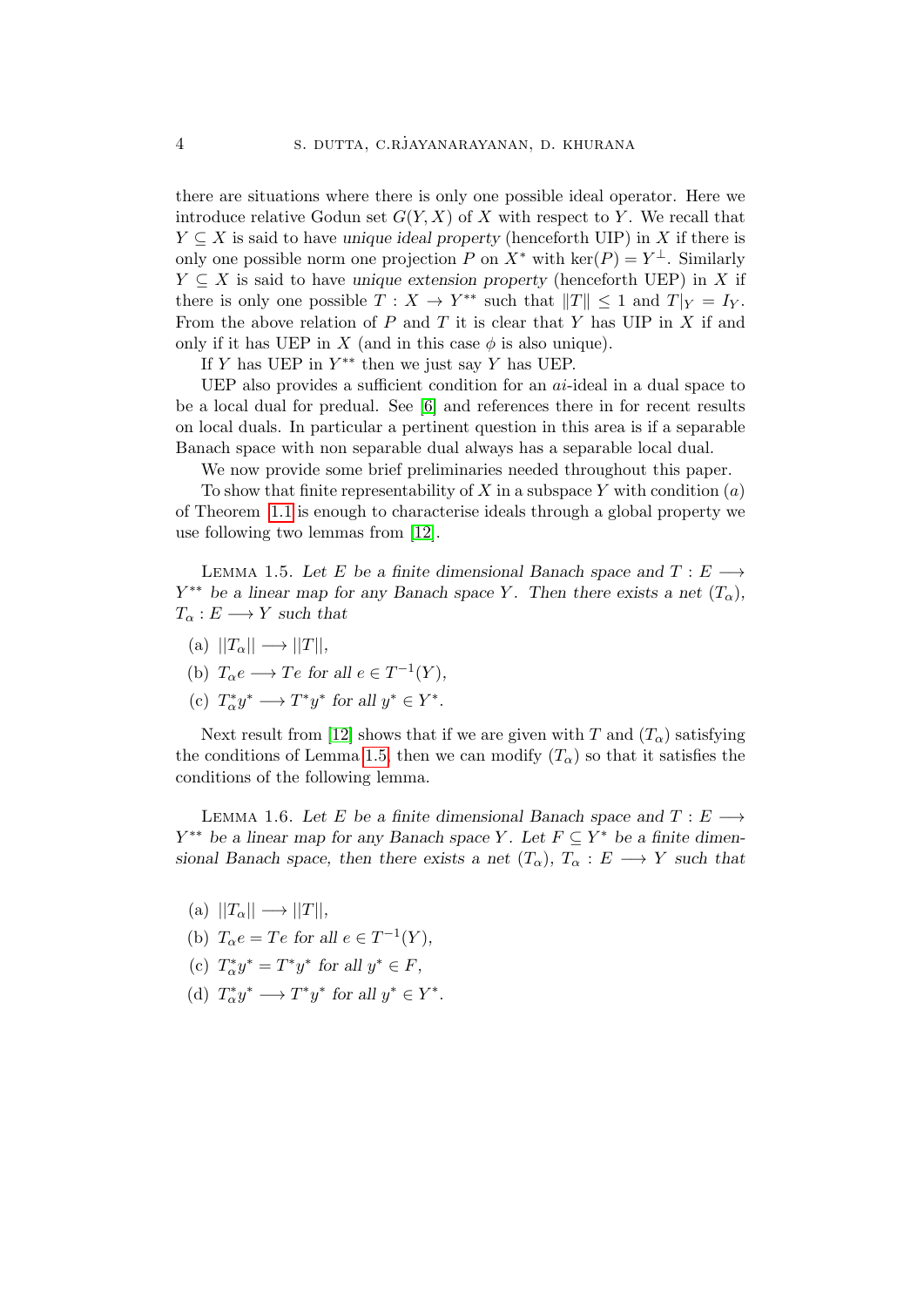In Section 3 we will refer to VN-subspaces (very non-constraint subspaces) and their characterisation done in [\[3\]](#page-15-3). We recall definitions of VN-subspaces of a Banach space and nicely smooth spaces from [\[3\]](#page-15-3) and [\[7\]](#page-15-4) respectively.

DEFINITION 1.7. Let Y be a subspace of a Banach space  $X$ .

(a) The ortho-complement  $O(Y, X)$  of Y in X is defined as

$$
O(Y, X) = \{ x \in X : ||x - y|| \ge ||y|| \text{ for all } y \in Y \}.
$$

We denote  $O(X, X^{**})$  by  $O(X)$ .

- (b) Y is said to be a VN-subspace of X if  $O(Y, X) = \{0\}.$
- (c) X is said to be nicely smooth if it is a VN-subspace of its bidual.

In this article, we consider only Banach spaces over the real field  $\mathbb R$  and all subspaces we consider are assumed to be closed.

# 2. Generalisation of PLR

We start with the following proposition which is essentially known. However it provides a way to look ideals and strict ideals through some global property. Certain known properties of ideals and strict ideals follow trivially if we take this global view point.

<span id="page-4-0"></span>PROPOSITION 2.1. Let X be a Banach space and Y be a subspace of X. Then

- (a) Y is an ideal in X if and only if there exists  $T : X \longrightarrow Y^{**}$  such that  $||T|| \leq 1$  and  $T|_Y = I_Y$ .
- (b)  $Y$  is a strict ideal in  $X$  if and only if there exists an isometry  $T: X \longrightarrow Y^{**}$  such that  $T|_Y = I_Y$ .

We now note some immediate corollaries.

<span id="page-4-1"></span>COROLLARY 2.2. Let Y be a subspace of a Banach space  $X$  and Y be 1-complemented in its bidual. Then  $Y$  is an ideal in  $X$  if and only if  $Y$  is 1-complemented in X.

*Proof.* If Y is 1-complemented in X then trivially Y is an ideal in X.

For the converse consider the map  $T: X \longrightarrow Y^{**}$  from Proposition [2.1](#page-4-0) (a). Let  $P: Y^{**} \longrightarrow Y^{**}$  be a norm one projection with  $Range(P) = Y$ . If we take  $Q = PT : X \longrightarrow X$  then  $||Q|| = ||PT|| \leq 1, Q^2 = Q$  and  $Range(Q) = Y$ . Г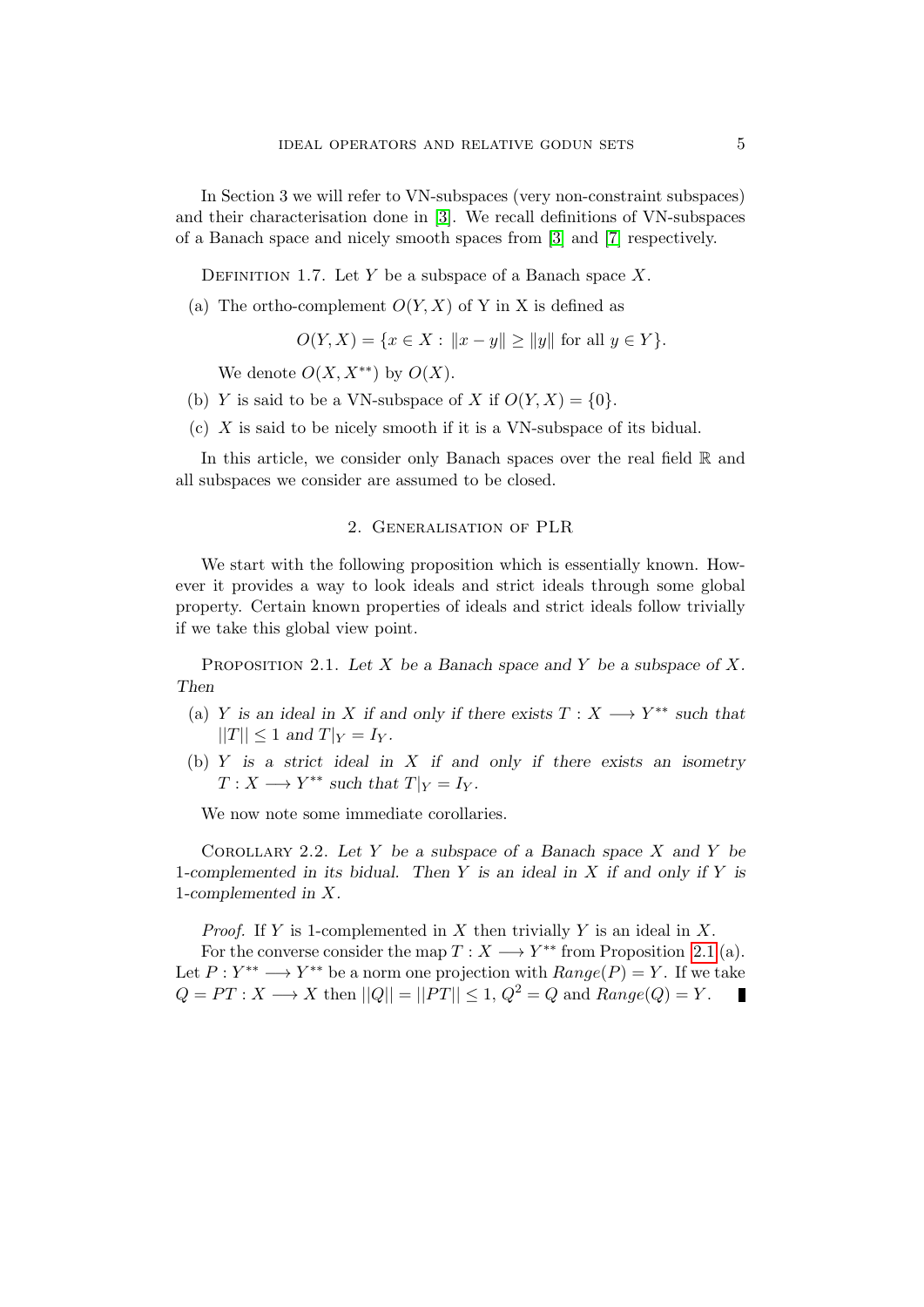COROLLARY 2.3. (a) If Y is isometric to any dual space then  $Y \subseteq X$  is an ideal if and only if  $Y$  is 1-complemented in  $X$ . In particular no reflexive space can simultaneously be a VN-subspace and an ideal in any superspace.

(b)  $L_1(\mu) \subseteq X$  is an ideal in X if and only if  $L_1(\mu)$  is 1-complemented in X.

(c) Y is an ideal in  $L_1(\mu)$  if and only if Y is 1-complemented in  $L_1(\mu)$ .

(d) No infinite dimensional reflexive space can be an ideal in a space with Dunford Pettis property (see [\[4,](#page-15-5) Definition 1.10]).

Proof. Proofs of (a) and (b) follow from Corollary [2.2.](#page-4-1)

(c) Let Y be an ideal in  $L_1(\mu)$ . Then Y<sup>\*</sup> is isometric to a 1-complemented subspace of  $L_{\infty}(\mu)$ . Thus Y is isometric to  $L_1(\nu)$  for some positive measure  $\nu$ . Hence Y is 1-complemented in its bidual. Then, by Corollary [2.2,](#page-4-1) Y is 1-complemented in  $L_1(\mu)$ .

(d) If Y is an infinite dimensional reflexive space and  $Y \subseteq X$  is an ideal then by Corollary [2.2](#page-4-1)  $Y$  is 1-complemented in  $X$ . However complemented subspaces of a space with Dunford Pettis property have Dunford Pettis property and a reflexive space with Dunford Pettis property is finite dimensional. ×

The notion of ai-ideals is strictly in between the notions of ideals and strict ideals. In the next theorem we characterise ai-ideals in terms of the operator T defined in Theorem [2.1.](#page-4-0)

DEFINITION 2.4. Let X and Z be Banach spaces. For  $\epsilon > 0$ , an operator  $T: X \to Z$  is said to be an  $\epsilon$ -isometry if  $||T|| ||T^{-1}|| \leq 1 + \epsilon$ .

<span id="page-5-0"></span>THEOREM 2.5. Let Y be a subspace of X. Then Y is an ai-ideal in X if and only if following condition is satisfied.

Given a finite dimensional subspace E of X and  $\epsilon > 0$ , there exists a bounded linear map  $T^E: X \to Y^{**}$  such that  $T^E|_Y = I_Y$  and  $T^E$  is an  $\epsilon$ -isometry on  $E \cap (T^E)^{-1}(Y)$ .

*Proof.* Let  $E$  be a finite dimensional subspace of  $X$ . Without loss of generality, (by possibly adding an element from Y) we assume  $E \cap Y \neq \{0\}.$ Now consider a net  $(E_{\alpha})$  of finite dimensional subspaces of X such that  $E_{\alpha} \supseteq$ E and the  $\epsilon_{E_\alpha}$ -isometry  $\widetilde{T_{E_\alpha}^{\epsilon_{E_\alpha}}} : E_\alpha \to Y$  with  $\widetilde{T_{E_\alpha}^{\epsilon_{E_\alpha}}}$  is identity on  $E \cap Y$ . Let  $T^E$  be a weak<sup>\*</sup> limit point of this net in the sense that for all  $x \in X$  and  $x^* \in X^*, x^*(T^E x) = \lim_{\alpha} x^*(\widetilde{T_{E_{\alpha}}^{E_{\alpha}}} x)$ . Let  $T_{\alpha} = \widetilde{T_{E_{\alpha}}^{E_{\alpha}}} |_{E}$  and  $T_E = T^E |_{E}$ .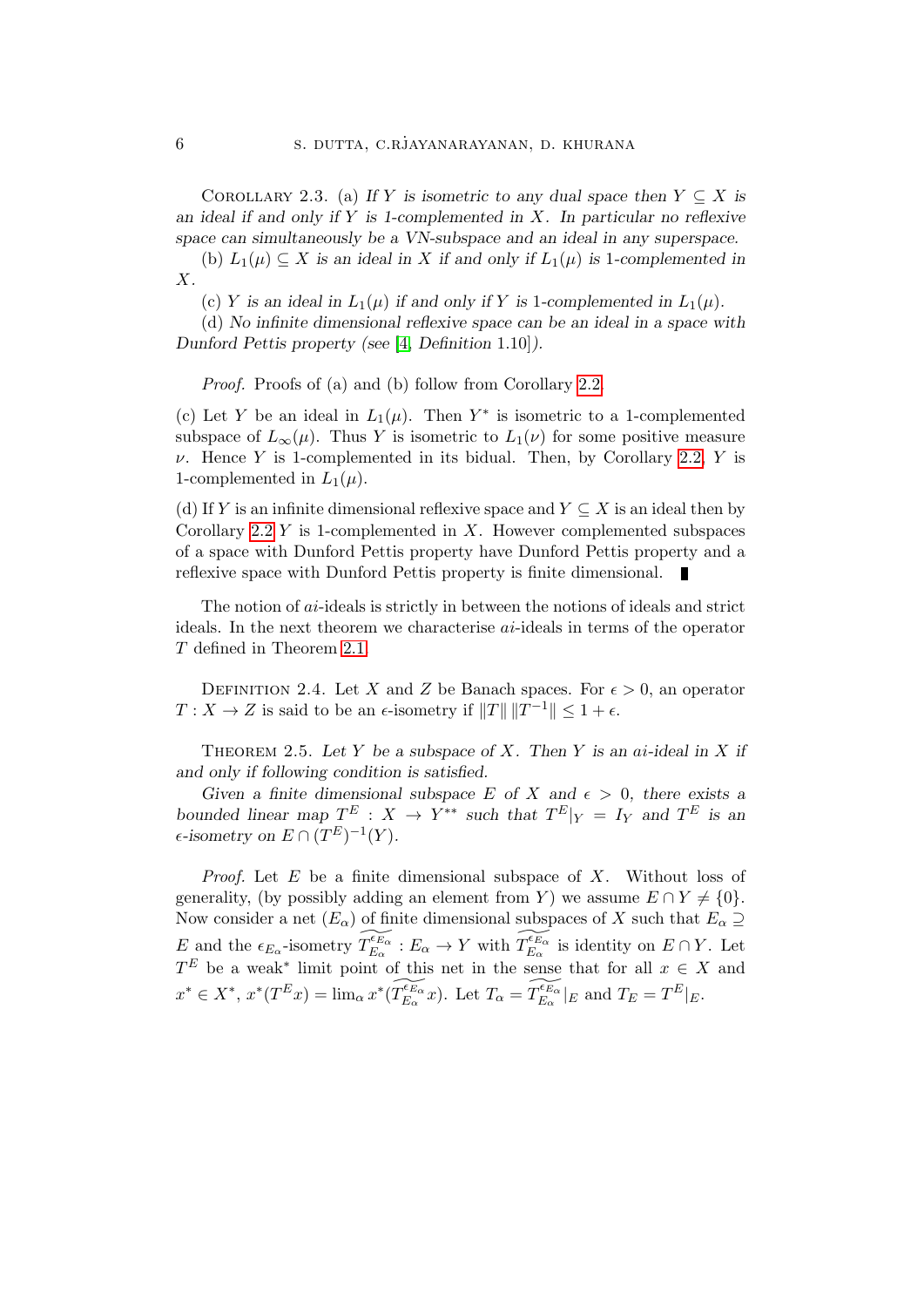It is straightforward to verify that

- $(a)$   $||T_{\alpha}|| \longrightarrow ||T_{E}||$ ,
- (b)  $T_{\alpha}y \longrightarrow T_Ey$  for all  $y \in T_E^{-1}$  $E^{-1}(Y),$
- (c)  $T^*_\alpha y^* \longrightarrow T^*_E y^*$  for all  $y^* \in Y^*$ .

Thus  $T_{\alpha}$  and the operator  $T_E$  satisfy conditions of Lemma [1.5.](#page-3-0)

Now applying a perturbation argument as in Lemma [1.6,](#page-3-1) given any  $\epsilon > 0$ we can find  $S_\alpha$  satisfying conditions of Lemma [1.6](#page-3-1) and  $||S_\alpha - T_\alpha|| < \epsilon$  for large dim( $E_{\alpha}$ ). Hence  $S_{\alpha}$  is  $(\epsilon_{E_{\alpha}} + \epsilon)$ -isometry and  $S_{\alpha} \longrightarrow T_E$  in the weak<sup>\*</sup> topology. Thus  $T_E$  is an  $\epsilon$ -isometry on  $E \cap T^{-1}(Y)$ .

Conversely, let  $E$  be a finite dimensional subspace of  $X$  and there exists an operator  $T^E$  satisfying the condition of the theorem. Consider  $T^E|_E: E \rightarrow$ Y ∗∗ and apply PLR to get the desired operator satisfying the definition of  $ai$ -ideal.

*Remark* 2.6. Following example of  $ai$ -ideal in  $c_0$  was considered in [\[2\]](#page-15-1).

Let  $Y = \{(a_n) \in c_0 : a_1 = 0\}$ . Then  $T : c_0 \longrightarrow Y^{**}$  in this case is given by  $T(a) = (0, a_2, a_3, \ldots)$ . Hence T can not be extended as an isometry beyond  $T^{-1}(Y).$ 

<span id="page-6-0"></span>COROLLARY 2.7. Let  $Y \subseteq X$  be an ai-ideal and Y be reflexive. If Y has UEP in X, then Y is isometric to X. In particular, in the following cases Y is isometric to X.

- (a) The norm of X is smooth on Y.
- (b) Y is a u-ideal in X [\[2,](#page-15-1) Theorem 2.3].

*Proof.* Given  $x \in X$ , consider  $E = \text{span}\{x\}$  and map  $T^E : X \longrightarrow Y^{**}$ as in Theorem [2.5.](#page-5-0) Since Y is reflexive and  $T^{E}|_Y = I|_Y$  we get  $T^{E}$  is onto. Thus  $(T^{E})^{-1}(Y) = X$ . Since Y has UEP in X, there exists a unique T such that  $T^{E} = T$  for all E. It follows that the ideal operator T is one-one as well. Hence  $T$  is an isometry.  $\blacksquare$ 

Let  $\mu$  be a non-atomic  $\sigma$ -finite measure. It is proved in [\[2\]](#page-15-1) that any copy of  $\ell_1$  in  $L_1(\mu)$  can not be an ai-ideal. However  $L_1(\mu)$  contains a 1-complemented copy of  $\ell_1$ . Hence a copy of  $\ell_1$  can be an ideal in  $L_1(\mu)$ . It follows from Corol-lary [2.7](#page-6-0) that any copy of  $\ell_p$  in  $L_p(\mu)$  can not be an ai-ideal for  $1 < p < \infty$ .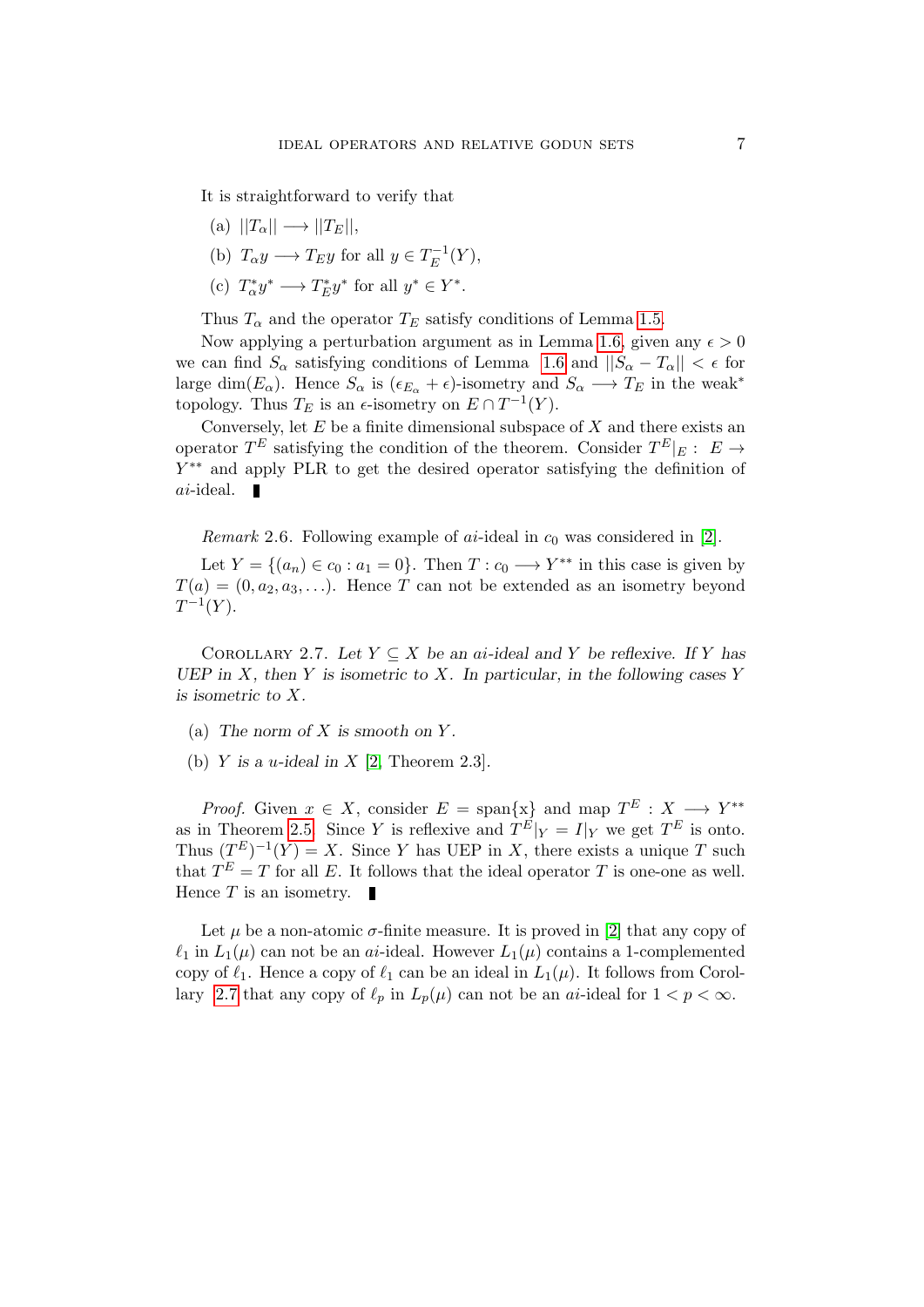We will now prove that *ai*-ideals of  $C[0, 1]$  are universal for separable Banach spaces.

PROPOSITION 2.8. Let Y be an ai-ideal in  $C[0, 1]$ . Then Y is universal for separable Banach spaces.

*Proof.* Let Y be an ai-ideal in  $C[0, 1]$ . Then Y is an  $L_1$ -predual space and it follows from [\[2,](#page-15-1) Proposition 3.8] that Y inherits Daugavet property from  $C[0, 1]$ . Also from [\[13,](#page-16-1) Theorem 2.6] it follows that Y contains a copy of  $\ell_1$ . Thus Y is an  $L_1$ -predual with non separable dual and hence Y is also universal for separable Banach spaces (see [\[10,](#page-16-2) Theorem 2.3]).

We now show that for a non-atomic measure  $\mu$ , any separable *ai*-ideal in  $L_1(\mu)$  is isometric to  $L_1[0,1]$ .

PROPOSITION 2.9. Let  $Y \subseteq L_1(\mu)$  be a separable ai-ideal where  $\mu$  is a non-atomic probability measure. Then Y is isometric to  $L_1[0, 1]$ .

*Proof.* Let  $Y \subseteq L_1(\mu)$  be a separable *ai*-ideal. Then by [\[2,](#page-15-1) Proposition 3.8], it follows that Y inherits Daugavet property from  $L_1(\mu)$  and thus  $Y^*$ is non separable. Since Y is an ideal in  $L_1(\mu)$  we have Y<sup>\*</sup> is isometric to a 1-complemented subspace of  $L_{\infty}(\mu)$  and thus Y is isometric to  $L_1(\nu)$  space for some measure  $\nu$ . But Y has Daugavet property so  $\nu$  can not have atoms. Now since  $\nu$  is non atomic and Y is separable we can conclude that Y is isometric to  $L_1[0,1]$ .

The property of being an *ai*-ideal is inherited from bidual.

PROPOSITION 2.10. Suppose  $Y \subseteq X$  and  $Y^{\perp\perp}$  is an ai-ideal in  $X^{**}$ . Then Y is an ai-ideal in  $X^{**}$  and hence in particular in X.

*Proof.* We note that the property of being  $ai$ -ideal is transitive. Since  $Y$ is always an ai-ideal in  $Y^{\perp\perp}$  and  $Y^{\perp\perp}$  is an ai-ideal in  $X^{**}$ , Y is ai-ideal in  $X^{**}$  as well. П

We end this section stating a result which connects *ai*-ideals in a dual space to local dual of preduals.

DEFINITION 2.11. [\[6\]](#page-15-2) A closed subspace Z of  $X^*$  is said to be a local dual space of a Banach space X if for every  $\epsilon > 0$  and every pair of finite dimensional subspaces F of  $X^*$  and G of X, there exists an  $\epsilon$ -isometry  $L : F \to Z$  satisfying the following conditions.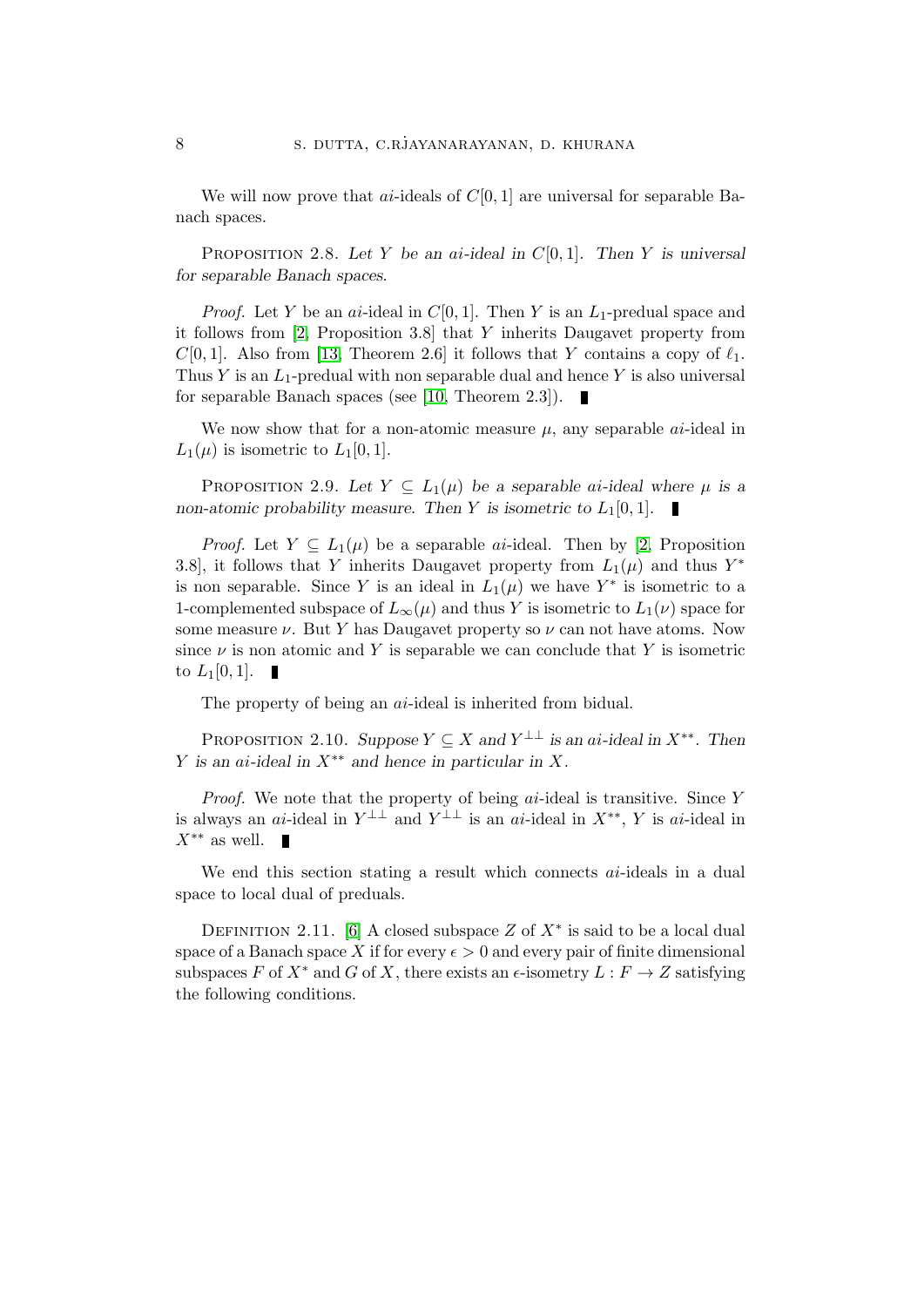- (a)  $L(f)|_G = f|_G$  for all  $f \in F$ ,
- (b)  $L(f) = f$  for  $f \in F \cap Z$ .

The following result is simple to observe from above definition.

<span id="page-8-0"></span>PROPOSITION 2.12. Let X be a Banach space and Z be a subspace of  $X^*$ . If Z is a local dual of X, then Z is an ai-ideal in  $X^*$ .

Remark 2.13. Let Y be an ai-ideal in a Banach space X. Since X is an ai-ideal in  $X^{**}$ , Y is an ai-ideal in  $X^{**}$ . But Y cannot be a local dual space of  $X^*$  as it is not norming for  $X^*$ . So the converse of Proposition [2.12](#page-8-0) need not be true.

THEOREM 2.14. Let X be a Banach space. Let Z be an ai-ideal in  $X^*$ with UEP and  $Z$  be norming for  $X$ . Then  $Z$  is a local dual space of  $X$ .

*Proof.* Let F and G be finite dimensional subspaces of  $X^*$  and X respectively. Also, let  $\epsilon > 0$ . Now let  $\hat{G} = span{\{\hat{g} \mid Z : g \in G\}}$ , where  $\hat{g}$  is the canonical image of g in  $X^{**}$ . Then, by [\[2,](#page-15-1) Theorem 1.4], there exists a Hahn– Banach extension operator  $\varphi: Z^* \to X^{**}$  and an  $\epsilon$ -isometry  $L: F \to Z$  such that  $Lf = f$  for all  $f \in F \cap Z$  and  $\varphi(\hat{g}|_Z)(f) = (\hat{g}|_Z)(Lf) = (Lf)(g)$  for all  $g \in G$  and  $f \in F$ . Now to prove Z is a local dual space of X, it is enough to prove that  $L(f)(g) = f(g)$  for all  $f \in F$  and  $g \in G$ . Now let  $g \in G$ . Since Z is norming for X,  $\hat{g}$  is a Hahn–Banach extension of  $\hat{g}|_Z$ . Further, by UEP,  $\hat{g}$  is the only Hahn–Banach extension of  $\hat{g}|_Z$ . Therefore  $(Lf)(g) = \varphi(\hat{g}|_Z)(f) = f(g)$ for all  $f \in F$  and  $g \in G$ . Hence Z is a local dual space of X.

### 3. Properties of ideal operators

In this section we explore conditions for the ideal operator  $T$  to be unique or one-one. Any nicely smooth space has UEP (see [\[3,](#page-15-3) [7\]](#page-15-4)). However any Banach space X is a strict ideal in  $X^{**}$ . So for an ideal Y in X, to get uniqueness we mostly have to consider  $Y$  to be a strict ideal in  $X$ . As mentioned in the introduction, while considering UEP one needs to exercise some caution here. For an ideal  $Y$  in  $X$  we will first make sense of a maximal ideal projection through the use of Godun set of  $X$  with respect to  $Y$ .

<span id="page-8-1"></span>We formulate the following lemma for which the equivalence of first three parts is established in [\[9,](#page-15-0) Lemma 2.2] and the proof for the fourth part goes verbatim as in the proof of  $(2) \Rightarrow (4)$  and  $(4) \Rightarrow (3)$  in [\[9,](#page-15-0) Proposition 2.3].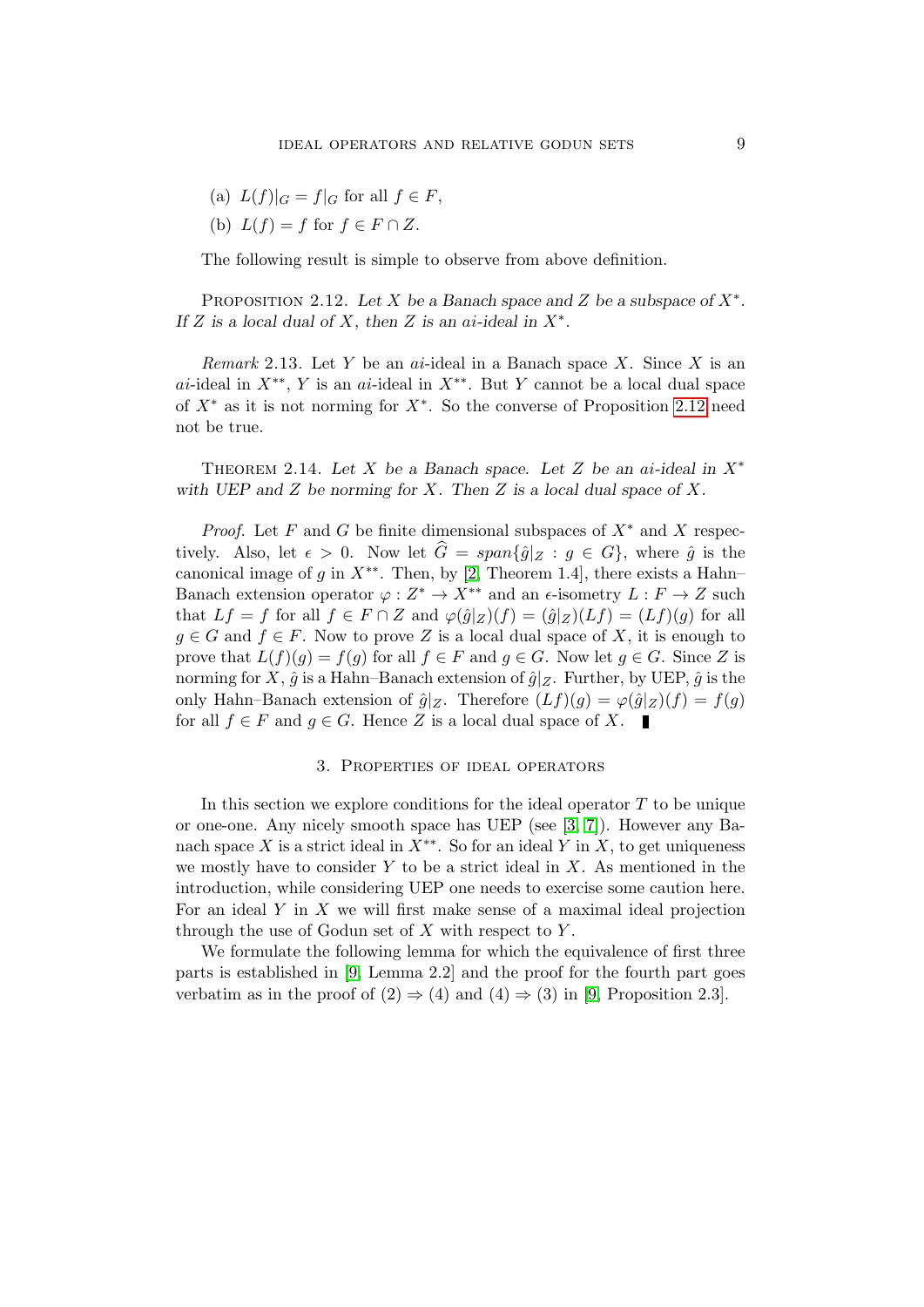LEMMA 3.1. Let  $Y$  be an ideal in  $X$  and  $T$  be the corresponding ideal operator. For  $\lambda, a \in \mathbb{R}$ , the following assertions are equivalent.

- (a)  $||I \lambda P|| \leq a$ .
- (b) For any  $\epsilon > 0$ ,  $x \in X$  and convex subset A of Y such that Tx is in the weak<sup>\*</sup> closure of A there exists  $y \in A$  such that  $||x - \lambda y|| < a||x|| + \epsilon$ .
- (c) For any  $x \in X$  there exists a net  $(y_\alpha) \subseteq Y$  such that  $(y_\alpha)$  converges to Tx in the weak<sup>∗</sup> topology and  $\limsup_{\alpha} ||x - \lambda y_{\alpha}|| \le a||x||$ .

Moreover, if Y is a strict ideal in X and T is the corresponding strict ideal operator then above assertions are also equivalent to the following.

(d) For  $\epsilon > 0$  and any sequence  $(y_n)$  in  $B_Y$  with  $(y_n)$  converges in the weak<sup>\*</sup> topology to Tx for some  $x \in B_X$ , there exist n and  $u \in \text{co}\{y_k\}_{k=1}^n$ ,  $t \in \text{co}\{y_k\}_{k=n+1}^{\infty} \text{ such that } ||t - \lambda u|| < a + \epsilon.$ 

Let  $\pi$  be the canonical projection of  $X^{***}$  onto  $X^*$ . The Godun set  $G(X)$ is defined to be  $G(X) = \{\lambda : ||I - \lambda \pi|| = 1\}$  (see [\[9\]](#page-15-0)).

For ideal  $Y \subseteq X$  and ideal projection P we define Godun set of X with respect to Y and P as  $G_P(Y, X) = \{\lambda : ||I - \lambda P|| = 1\}$ . Then it follows that  $0 \in G_P(Y, X)$  and  $G_P(Y, X)$  is a closed convex subset of [0, 2] and thus itself an interval.

Our next result is an analogue of [\[9,](#page-15-0) Lemma 2.5] and has interesting consequences.

<span id="page-9-0"></span>LEMMA 3.2. Let Y be a strict ideal in X and P be the corresponding strict ideal projection.

- (a) If Z is a subspace of X such that  $Y \subseteq Z \subseteq X$  then there exists an ideal projection Q on  $Z^*$  with  $\ker(Q) = Y^{\perp}$  such that  $G_P(Y, X) \subseteq G_Q(Y, Z)$ .
- (b) If Z is a closed subspace of Y then  $Y/Z$  is an ideal in  $X/Z$  and there exists an ideal projection  $\tilde{P}$  on  $(X/Z)^*$  such that  $G_P(Y, X) \subseteq$  $G_{\tilde{P}}(Y/Z, X/Z).$

*Proof.* (a) Let  $T$  be the corresponding strict ideal operator from  $X$  to  $Y^{**}$ . Consider  $T_Z = T|_Z : Z \to Y^{**}$ . We define  $Q: Z^* \to Z^*$  as  $Q(z^*) =$  $(T_Z)^*(z^*|_Y)$ . It is straightforward to check that ker $(Q) = Y^\perp \subseteq Z^*$ . Thus Q is an ideal projection on  $Z^*$ . The proof now follows from equivalence of  $(d)$ and  $(a)$  in Lemma [3.1.](#page-8-1)

(b) We again let T be the corresponding strict ideal operator from X to  $Y^{**}$ . Let  $q: X \to X/Z$  be the quotient map. We define  $\tilde{T}: X/Z \to (Y/Z)^{**}$  by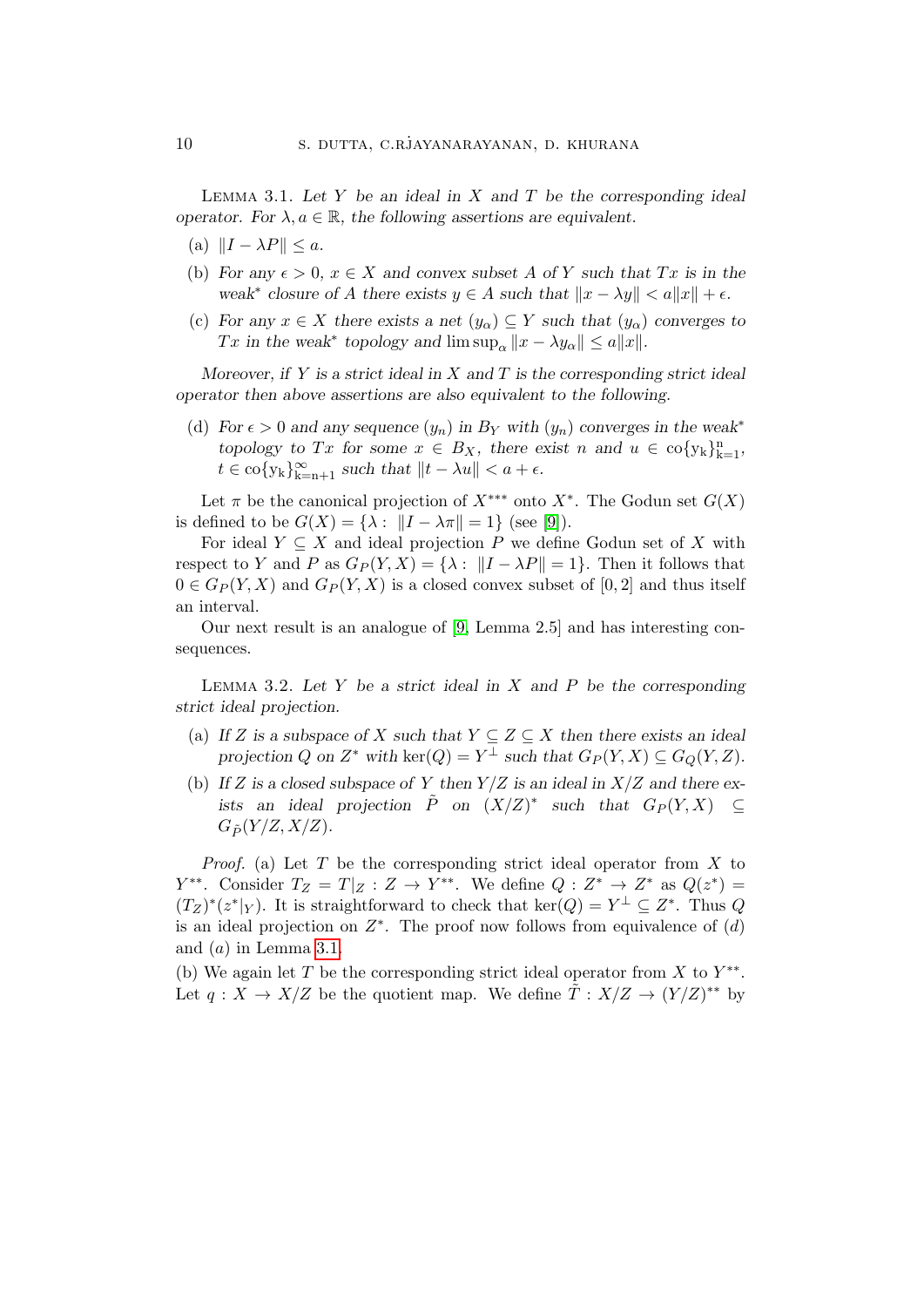$\tilde{T}(\overline{x}) = q^{**}(Tx)$ , where  $\overline{x}$  is the equivalence class containing x. Let  $\tilde{P}$  be the ideal projection corresponding to  $\tilde{T}$ . Again a straightforward application of equivalence of (d) and (a) in Lemma [3.1](#page-8-1) gives the desired conclusion.

For an ideal Y in X, we define Godun set of X with respect to Y as  $G(Y, X) = \bigcup \{G_P(Y, X) : P \text{ is an ideal projection}\}.$  We now verify that  $G(Y, X)$  is  $G_P(Y, X)$  for some ideal projection P. In the sequel we will refer such projection as maximal ideal projection and the corresponding  $T$  as maximal ideal operator.

THEOREM 3.3. Let Y be an ideal in X. Then there exists an ideal projection P such that  $G(Y, X) = G_P(Y, X)$ .

*Proof.* Suppose for all ideal projection  $P, G_P(Y, X) = \{0\}$ . Then  $G(Y, X) =$  ${0}$  and we choose any P as maximal ideal projection.

Suppose there exists an ideal projection P and  $\lambda \in G_P(Y, X)$  with  $\lambda \neq 0$ . Then we claim that  $[0, 1] \subseteq G_P(Y, X)$ . To see this, suppose on the contrary that  $G_P(Y, X) \subseteq [0, \gamma]$  for some  $0 < \gamma < 1$ . We choose  $\mu \in (0, \gamma)$ . It is straightforward to verify that  $\gamma+\mu-\gamma\mu \in G_P(Y,X)$  as well. Thus  $\gamma+\mu-\gamma\mu \leq$ γ. Hence  $\mu(1 − \gamma) ≤ 0$  which is a contradiction.

Now let us consider  $\lambda = \sup\{\mu : \mu \in G(Y,X)\}.$ 

If  $\lambda \neq 0$ , then by above argument either  $\lambda = 1$  or  $1 < \lambda \leq 2$ . In the case  $\lambda = 1$ , there exists an ideal projection P such that  $G(Y, X) = G_P(Y, X)$ [0, 1].

If  $\lambda > 1$ , then choose a sequence  $(\lambda_n)$  in  $G(Y, X)$  such that  $\lambda_n > 1$  and  $\lambda_n$  converges to  $\lambda$ . Let  $P_n$  be an ideal projection corresponding to Y with  $||I - \lambda_n P_n|| = 1$  for all n. Since  $B(X^*)$  is isometric to the dual of projective tensor product of  $X^*$  and X, there exists a bounded linear map  $P: X^* \to X^*$ and a subsequence (denoted again by  $(P_n)$ ) of  $(P_n)$  such that for every  $x^* \in$  $X^*, P_n(x^*)$  converges to  $P(x^*)$  in the weak<sup>\*</sup> topology. Since for every  $x^* \in X^*$ and  $n \in \mathbb{N}$ ,  $P_n(x^*)$  is a Hahn-Banach extension of  $x^*|_Y$ , we can see that  $P(x^*)$  is also a Hahn-Banach extension of  $x^*|_Y$ . Thus  $\ker(P) = Y^{\perp}$ . For any  $x^* \in X^*$ , since  $x^* - P(x^*) \in Y^{\perp} = \text{ker}(P)$ , we can see that  $P(P(x^*)) = P(x^*)$ . Hence P is an ideal projection corresponding to Y. Since, for every  $x^* \in X^*$ ,  $x^* - \lambda_n P_n(x^*)$  converges to  $x^* - \lambda P(x^*)$  in the weak\* topology, we can see that  $||(I - \lambda P)(x^*)|| \leq \liminf_n ||(I - \lambda_n P_n)(x^*)|| \leq ||x^*||$  for every  $x^* \in X^*$ . Thus  $||I - \lambda P|| = 1$ . Hence  $G(Y, X) = G_P(Y, X) = [0, \lambda]$ .

Remark 3.4. We note that  $G(Y, X) = \{0\}$  is possible. If  $Y = \ell_1$  and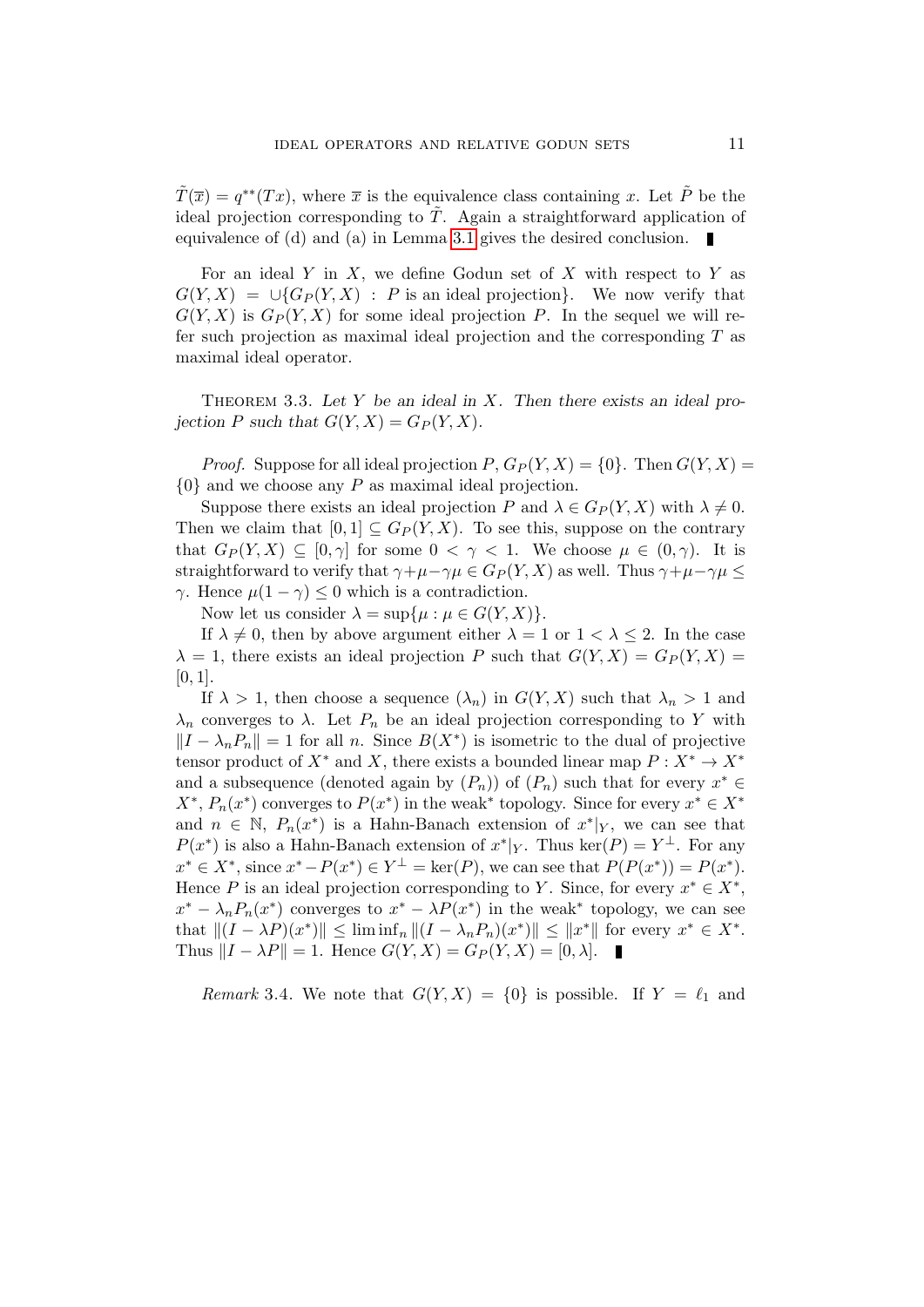$X = Y^{**}$ , then following the same argument used in [\[9,](#page-15-0) Proposition 2.6] it follows that  $G(Y, X) = \{0\}.$ 

We now show that if  $Y$  is nicely smooth and  $Y$  embeds in a superspace  $X$ as a strict ideal then strict ideal operator  $T$  is unique.

PROPOSITION 3.5. Let Y be a nicely smooth Banach space and Y be a strict ideal in a superspace  $X$ . Then the strict ideal operator is unique.

*Proof.* Let  $T_1$  and  $T_2$  be two strict ideal operator. Then for any  $x \in$ X,  $||T_1x - y|| = ||T_2x - y||$  for all  $y \in Y$ . Hence  $T_1x - T_2x \in O(Y)$  (see [\[3\]](#page-15-3)). But since Y is nicely smooth,  $O(Y) = \{0\}$  and hence  $T_1 x = T_2 x$ .

We will now give a sufficient condition for a strict ideal  $Y$  in  $X$  to be a VN-subspace of X. We will first provide an analogue of [\[9,](#page-15-0) Proposition 2.7].

<span id="page-11-0"></span>PROPOSITION 3.6. Let Y be a strict ideal in X and P a strict ideal projection for Y in  $X^*$ . If  $1 < \lambda \leq 2$  and  $||I - \lambda P|| = a < \lambda$  then for any proper subespace  $M \subseteq X^*$ , M norming for Y, we have M is weak<sup>\*</sup> dense in  $X^*$ .

*Proof.* Let  $r_Y(M)$  be the greatest constant r such that  $\sup_{x^* \in S_M} |x^*(y)| \ge$  $r||y||$  for all  $y \in Y$ .

We will first show that for any weak<sup>\*</sup> closed subspace  $M \subseteq X^*$ ,  $r_Y(M) \leq$  $\lambda^{-1}a$ . Without loss of generality let  $M = \text{ker}(x)$  for some  $x \in S_X$ .

Consider the isometry  $T : X \longrightarrow Y^{**}$  corresponding to P. Then by Lemma [3.1](#page-8-1) there exists a net  $\{y_\alpha\} \subseteq Y$  such that  $y_\alpha \longrightarrow Tx$  in the weak<sup>\*</sup> topology and  $\limsup ||x - \lambda y_{\alpha}|| \le a||x||.$ 

Now since T is an isometry we have  $||y_{\alpha}|| \longrightarrow 1$ . For any  $x^* \in S_M$ ,  $\lambda |x^*(y_\alpha)| = |x^*(x - \lambda y_\alpha)| \leq ||x - \lambda y_\alpha||.$ 

Since  $\sup_{x^* \in S_M} |x^*(y_\alpha)| \geq r_Y(M) ||y_\alpha||$  and  $||y_\alpha|| \longrightarrow 1$  it follows that  $r_Y(M) \leq \lambda^{-1}a.$ 

If there exists  $1 < \lambda \leq 2$  and  $||I - \lambda P|| = a < \lambda$  then it follows that for any weak<sup>\*</sup> closed proper subspace M of  $X^*$  which is norming for Y we have  $r_Y(M)$  < 1. This contradicts M is norming for Y and hence we have the result.

<span id="page-11-1"></span>THEOREM 3.7. Let  $Y \subseteq X$  be a strict ideal such that  $||I - \lambda P|| < \lambda$  for some  $1 < \lambda \leq 2$  where P is a strict ideal projection. Then Y is a VN-subspace of X. In particular a strict u-ideal is always a VN-subspace.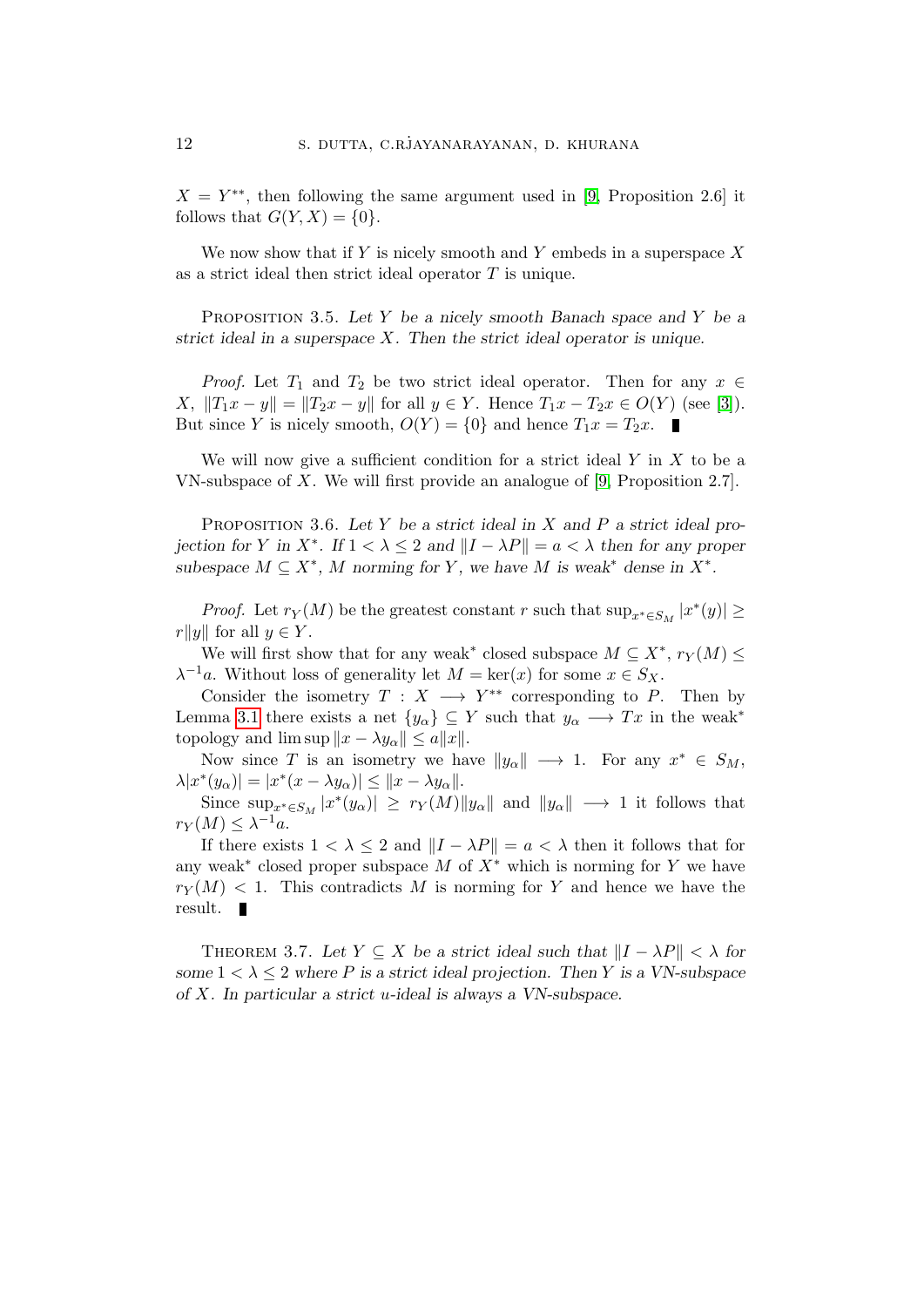*Proof.* Let  $Y \subseteq X$  be a strict ideal such that  $||I - \lambda P|| < \lambda$  for some 1 <  $\lambda \leq 2$  where P is a strict ideal projection. Then it follows from Proposition [3.6](#page-11-0) that any norming subspace for Y separates points in X. Hence Y is a VN-subspace of X (see [\[3\]](#page-15-3)).  $\blacksquare$ 

COROLLARY 3.8. Let  $X$  be a Banach space. Then the following assertions are equivalent.

- (a)  $X^*$  is separable.
- (b) There exists a renorming of X such that X is nicely smooth, that is  $X^*$ has no proper norming subspace.
- (c) There exists a renorming of X such that every subspace and quotient of X in the new norm are nicely smooth.

*Proof.* (a)  $\Rightarrow$  (b) From [\[9,](#page-15-0) Theorem 2.9] it follows that given  $1 < \lambda < 2$ there exists a renorming of X such that  $\lambda \in G(X)$ . Conclusion follows from Theorem [3.7.](#page-11-1)

- $(b) \Rightarrow (c)$  Follows from Lemma [3.2](#page-9-0) and Theorem [3.7.](#page-11-1)
- $(c) \Rightarrow (b) \Rightarrow (a)$  Is trivial. ×

COROLLARY 3.9. Let Y be a strict ideal in X with strict ideal projection P and  $O(Y, X) \neq \{0\}$ . Then either  $G_P(Y, X) = \{0\}$  or  $G_P(Y, X) = [0, 1]$  and the later happens only if  $P$  is bicontractive.

*Proof.* Let  $0 \neq x \in O(Y, X)$  and  $M = \text{ker}(x)$ . Then M is norming for Y. Now if we assume that  $||I - \lambda P|| < \lambda$  then  $r_Y(M) \le ||I - \lambda P||\lambda^{-1} < 1$ . But M is norming for Y so it follows that  $||I - \lambda P|| \geq \lambda$  and thus  $G_P(Y, X) \subseteq [0, 1].$ 

If  $1 \notin G_P(Y, X)$  that is  $||I - P|| > 1$  then  $G_P(Y, X) = \{0\}$ . Hence the conclusion follows.

We now provide a sufficient condition for  $x \in X$  to be in  $O(Y, X)$ .

PROPOSITION 3.10. Let  $Y \subseteq X$  be an ideal and T be the corresponding ideal operator. If  $Tx = 0$ , then  $x \in O(Y, X)$ . Consequently, if Y is also a VN-subspace of  $X$ , then any ideal operator  $T$  is one-one.

*Proof.* Let  $Tx = 0$ . Then  $Px^*(x) = 0$  for all  $x^* \in X^*$  where P is the ideal projection corresponding to T. Thus  $Range(P) \subseteq \text{ker}(x)$ . But  $Range(P)$  is norming for Y, hence ker(x) is norming for Y and  $x \in O(Y, X)$ .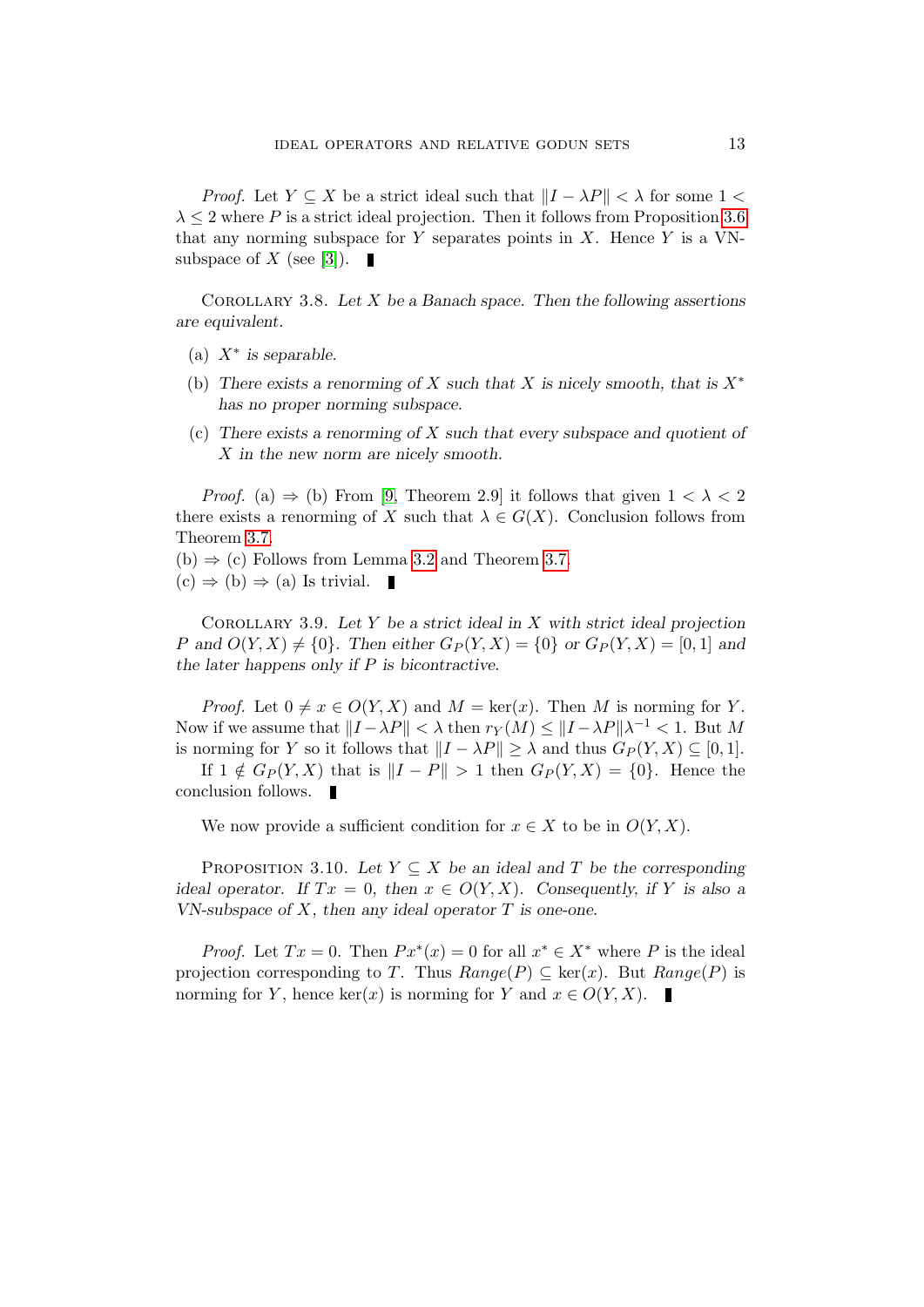We now present an extension of [\[9,](#page-15-0) Theorem 7.4]. Towards this, for an ideal  $Y$  in  $X$  with associated ideal operator  $T$ , we define

$$
Ba(Y, X) = \{x \in X : \text{there exists } \{y_n\} \subseteq Y \text{ such that } y_n \longrightarrow Tx
$$
  
in the weak<sup>\*</sup> topology}

and

 $k_u^Y(x) = \inf \left\{ a : Tx = \sum y_n \text{ in weak}^* \text{ topology and for any } n, \right\}$  $\|\sum_{k=1}^n \theta_k y_k\| \leq a, \theta_k = \pm 1\bigg\}.$ 

It follows from [\[11\]](#page-16-3) that if Y does not contain a copy of  $\ell_1$  then  $Ba(Y, X) =$ X. As considered in [\[9\]](#page-15-0), we will say pair  $(Y, X)$  has property u if  $k_u^Y(x) < \infty$ for all  $x \in X$ . In this case by closed graph theorem there exists a constant C such that  $k_u^Y(x) \leq C||Tx||$  for all  $x \in Ba(Y, X)$ . We denote least constant C by  $k_u^Y(X)$ .

We will need the following lemma.

<span id="page-13-0"></span>LEMMA 3.11. Let Y be a strict ideal in X such that Y does not contain a copy of  $\ell_1$  and T be a strict ideal operator. Then Y is a u-ideal in X if and only if  $k_u^Y(X) = 1$ .

*Proof.* If Y is a *u*-ideal in X then the result follows from [\[9,](#page-15-0) Lemma 3.4]. Conversely, by following the similar arguments as in [\[9,](#page-15-0) Lemma 5.3] that in this case  $||I - 2P|| \le k_u^Y(X)$  where P is the ideal projection corresponding to the ideal operator T. Thus  $||I - 2P|| = 1$  and Y is a strict u-ideal in X.

THEOREM 3.12. Let Y be a Banach space not containing  $\ell_1$ . Then the following assertions are equivalent.

- (a) Y is a u-ideal in  $Y^{**}$ .
- (b) Whenever Y is a strict ideal in X, Y is a strict u-ideal in X.
- (c) Whenever Y is a strict ideal in X,  $k_u^Y(X) < 2$ .

*Proof.* (a)  $\Rightarrow$  (b) Since Y is a strict ideal in X, the ideal operator T is an extension of identity operator on Y and we have the results by  $[9,$  Proposition 3.6].

 $(b) \Rightarrow (c)$  Follows from Lemma [3.11.](#page-13-0)

(c)  $\Rightarrow$  (a) Follows from [\[9,](#page-15-0) Theorem 7.4] by taking  $X = Y^{**}$ .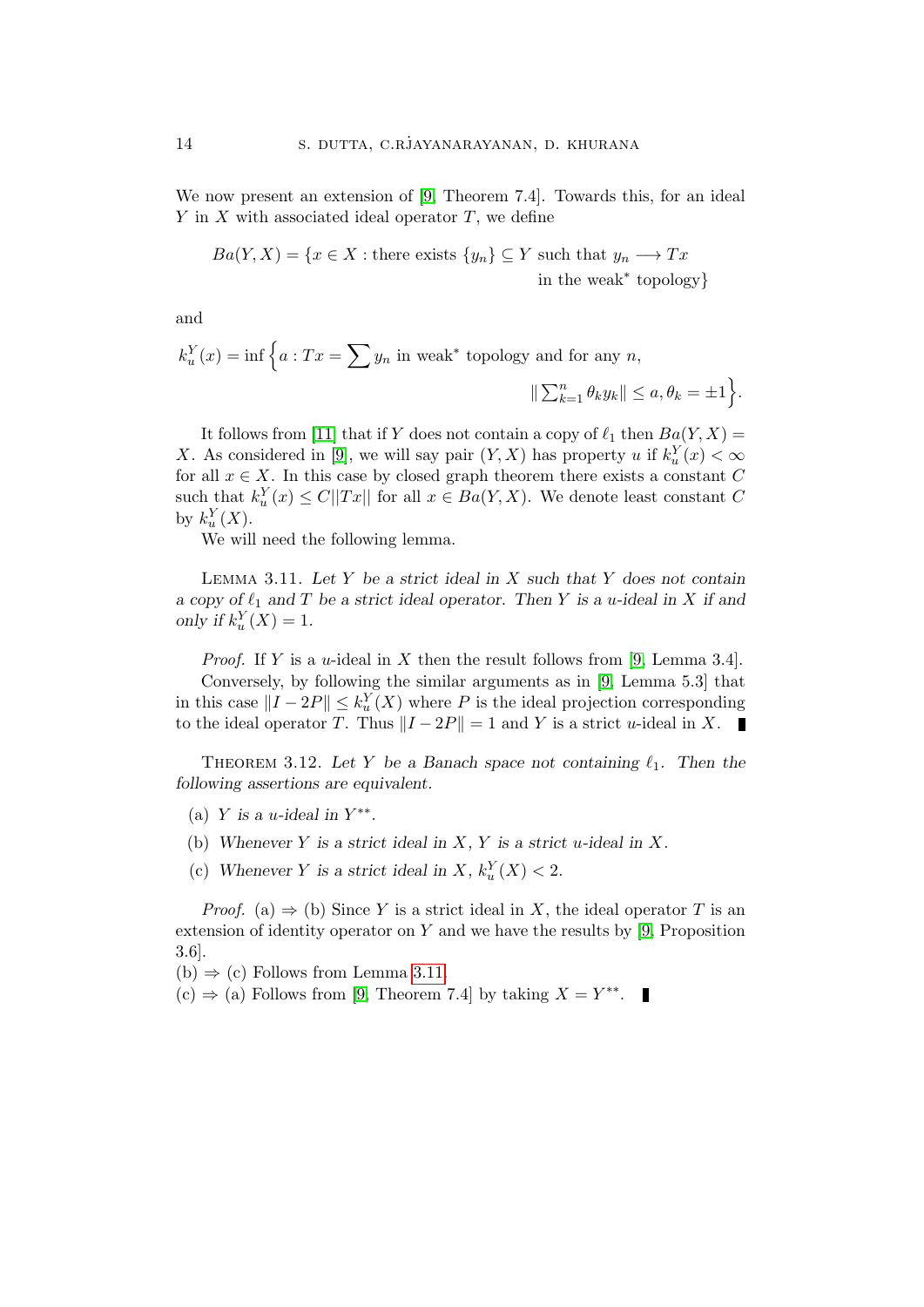We will now give examples where the ideal operator  $T$  is unique/ one-one. We first see how does the ideal operator corresponding to an M-ideal in  $C(K)$  behave. It is well-known that M-ideals in  $C(K)$  are precisely of the form  $J_D = \{f \in C(K) : f|_D = 0\}$  for some closed subset D of K.

PROPOSITION 3.13. Let D be a closed subset of a compact Hausdorff space K. Then the following are equivalent.

- <span id="page-14-0"></span>(a)  $J_D$  is a strict ideal in  $C(K)$ .
- (b)  $J_D$  is a VN-subspace of  $C(K)$ .
- (c)  $\overline{K \setminus D} = K$ .

*Proof.* (a)  $\iff$  (b) Observe that  $J_D^*$  is norming if and only if  $\overline{K \setminus D} = K$ . (b)  $\iff$  (c) Follows from standard arguments.

EXAMPLE 3.14. Since the ideal projection corresponding to an  $M$ -ideal is unique, the ideal operator  $T$  corresponding to  $J_D$  is unique. In addition, if  $K \setminus D = K$ , then, by Proposition [3.13,](#page-14-0) the unique ideal operator T corresponding to  $J_D$  is an isometry.

We next note that the ideal operators corresponding to  $C(K, X)$  and  $C(K, X^*)$  are isometries.

For a compact Hausdorff space  $K$  and for any Banach space  $X$ , let  $WC(K, X)$  denote the space of X-valued functions on K that are continuous when  $X$  has the weak topology, equipped with the supremum norm. Also,  $W^*C(K,X^*)$  denotes the space of  $X^*$ -valued functions on K that are continuous when  $X^*$  has the weak<sup>\*</sup> topology, equipped with the supremum norm.

PROPOSITION 3.15. Let X be a Banach space. Then  $C(K, X)$  is a strict ideal in  $WC(K, X)$ . Moreover,  $C(K, X^*)$  is a strict ideal in  $W^*C(K, X^*)$ .

Proof. The former conclusion follows from the fact that there exists an isometry from  $WC(K, X)$  to  $C(K, X)^{**}$  whose restriction to  $C(K, X)$  is the canonical embedding.

To prove the later conclusion recall that  $C(K, X^*) = K(X, C(K))$ , the space of compact operators from X to  $C(K)$  and  $W^*C(K,X^*) = L(X,C(K)),$ the space of bounded linear operators from X to  $C(K)$ . It follows from [\[8,](#page-15-6) Lemma  $2$  that if Y is a Banach space having metric approximation property (in short MAP), then there exists an isometry from  $L(X,Y)$  to  $K(X,Y)^{**}$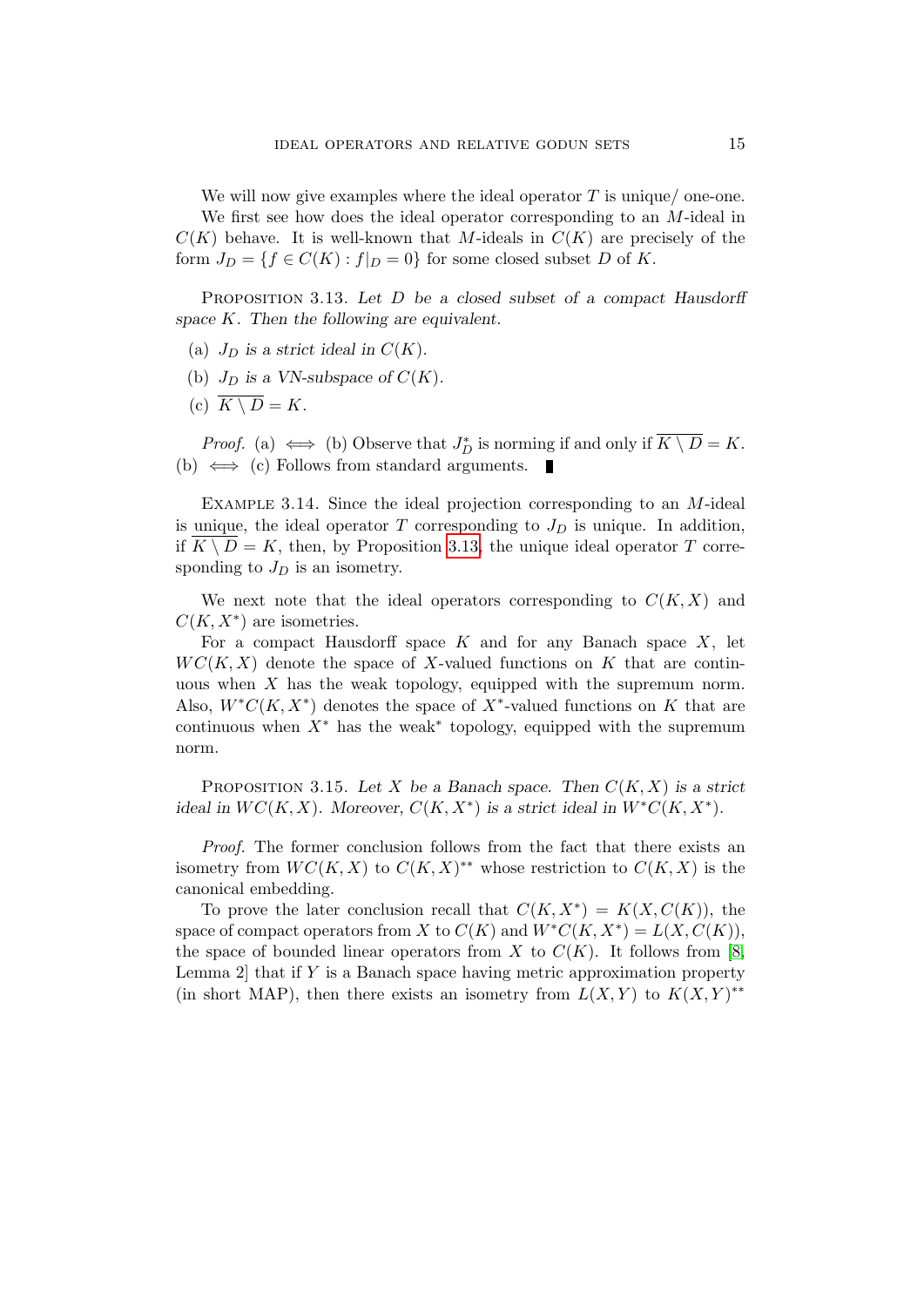whose restriction to  $K(X, Y)$  is the canonical embedding. Since  $C(K)$  has MAP, it follows that  $C(K, X^*)$  is a strict ideal in  $W^*C(K, X^*)$ .

We know that  $C(K, X) \subseteq Ba(K, X) \subseteq C(K, X)^{**}$ , where  $Ba(K, X)$  denotes the class of Baire-1 functions from K to X. Since  $C(K, X)$  is a strict ideal in  $C(K, X)^{**}$ , it follows that  $C(K, X)$  is also a strict ideal in  $Ba(K, X)$ . So the corresponding ideal operator is an isometry.

If X has MAP, then, by [\[8,](#page-15-6) Lemma 2],  $K(X)$  is a strict ideal in  $L(X)$ . Now it follows from [\[5\]](#page-15-7) that a reflexive space with compact approximation property has MAP. Hence if  $X$  is a reflexive space with compact approximation property such that either weak<sup>\*</sup> denting points of  $B_{X^*}$  separates points of  $X^{**}$ or denting points of  $B_X$  separates points of  $X^*$ , then  $K(X)$  is a strict ideal in  $L(X)$  and is also a VN-subspace of  $L(X)$  (see [\[3\]](#page-15-3)). So the ideal operator T is an isometry.

#### **ACKNOWLEDGEMENTS**

The second author is grateful to the NBHM, India for its financial support  $(No.2/40(2)/2014/R&D-II/6252)$ . He also likes to thank Prof. Pradipta Bandyopadhyay for the discussion regarding local dual spaces.

# **REFERENCES**

- [1] T. A. ABRAHAMSEN, O. NYGAARD, On  $\lambda$ -strict ideals in Banach spaces, Bull. Aust. Math. Soc. 83 $(2)$   $(2011)$ ,  $231-240$ .
- <span id="page-15-1"></span>[2] T. A. Abrahamsen, V. Lima, O. Nygaard, Almost isometric ideals in Banach spaces, Glasg. Math. J. 56 (2) (2014), 395 – 407.
- <span id="page-15-3"></span>[3] P. BANDYOPADHYAY, S. BASU, S. DUTTA, B.L. LIN, Very nonconstrained subspaces of Banach spaces, Extracta Math. 18 (2) (2003), 161 – 185.
- <span id="page-15-5"></span>[4] J. BOURGAIN, "New Classes of  $\mathcal{L}_p$ -Spaces", Lecture Notes in Mathematics 889, Springer Verlang, Berlin-New York, 1981.
- <span id="page-15-7"></span>[5] C.-M. CHO, W. B. JOHNSON, A characterization of subspaces X of  $l_p$  for which  $K(X)$  is an M-ideal in  $L(X)$ , Proc. Amer. Math. Soc. 93 (3) (1985),  $466 - 470.$
- <span id="page-15-2"></span> $[6]$  M. GONZÁLEZ, A. MARTÍNEZ-ABEJÓN, Local duality for Banach spaces, Expo. Math. 33 (2) (2015),  $135-183$ .
- <span id="page-15-4"></span>[7] G. Godefroy, P. D. Saphar, Duality in spaces of operators and smooth norms on Banach spaces, *Illinois J. Math.*  $32(4)$  (1988),  $672-695$ .
- <span id="page-15-6"></span>[8] J. Johnson, Remarks on Banach spaces of compact operators, J. Funct. Anal. **32** (3) (1979),  $304 - 311$ .
- <span id="page-15-0"></span>[9] G. Godefroy, N. J. Kalton, P. D. Saphar, Unconditional ideals in banach spaces, *Studia Math.* **104** (1) (1993),  $13-59$ .